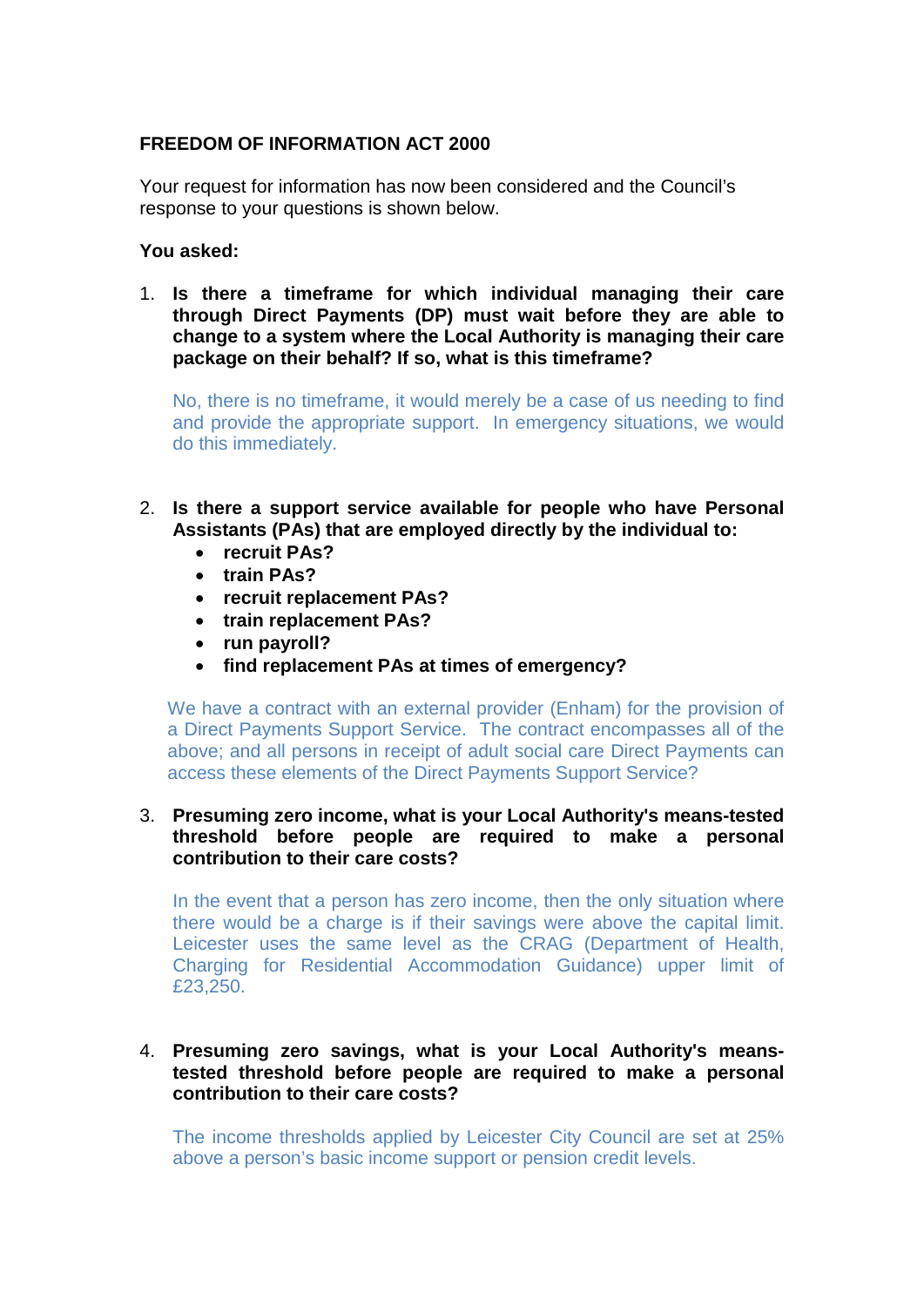# 5. **What is your hourly personal contribution charge rate for home care as a:**

- **unit cost?**
- **percentage?**

The hourly rate for a 'traditional' package of home care, i.e. one commissioned by Leicester City Council is £11.25. Each service user is subject to a financial assessment. There is a standard charge per hour of care received, up to the service user's weekly maximum charge. This personal maximum will range from no charge, to the adult social care maximum charge, depending on the service user's financial circumstances. The maximum charge per week for people with substantial income or capital is £203.

We are unable to answer your request for expression of our hourly charge rate for home care as a single percentage figure. The hourly rate for home care will vary as a percentage of the overall cost of a care package or when compared to income thresholds. Where a Direct Payments package includes provision for personal and domestic care, Leicester City Council still uses an hourly model and no chargeable percentage of the whole package has been established.

To the extent that we are unable to provide one single percentage figure, this is a Refusal Notice under Section 17.1 of the Freedom of Information Act 2000, because in accordance with Section 1.1 of the Act this information is not held.

## 6. **Does your Local Authority have an advice service for people who receive a care package?**

People receiving support from Adults Social Care, whether this is traditional services or a direct payment, can always contact their allocated team for advice and information. Even if they don't have an allocated worker there will be a duty officer who is able to assist. If people need specific support around being an employer using their Direct Payments, then there is support available from Enham with whom we have a contract for the provision of a Direct Payments Support Service. Our contract with Enham specifically includes provision of an advice service to all persons who are in receipt of adult social care Direct Payments from us.

Choosemysupport [\(http://www.choosemysupport.org.uk/:](http://www.choosemysupport.org.uk/) an on-line market place developed in partnership by Leicester City Council and Leicestershire County Council which helps people to buy and sell adult social care products and services) is available to anyone in Leicester who wants information about the services that are available in this area.

Anyone who receives support from us will have brokerage support (either from a specific broker or from their allocated worker) to assist them to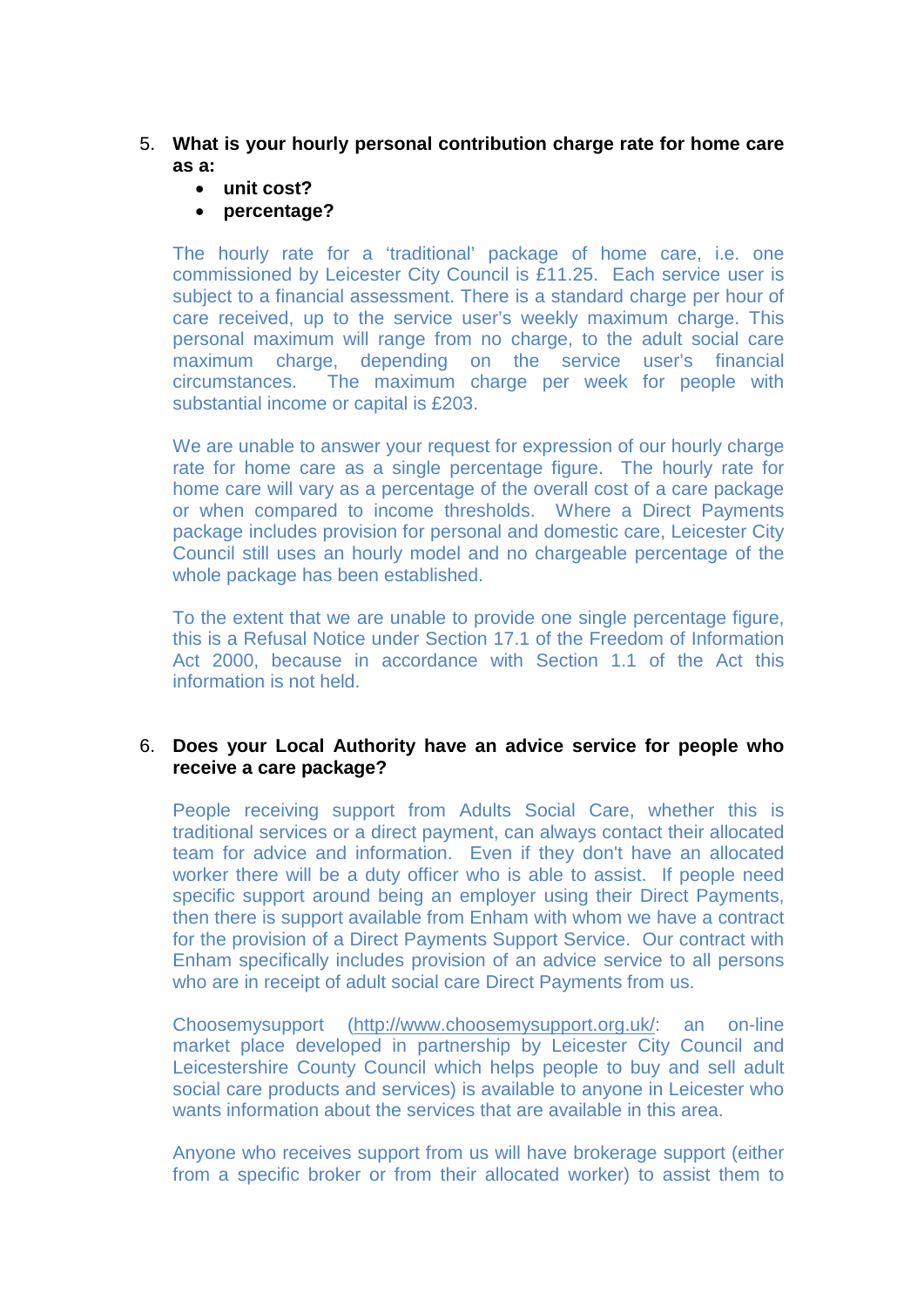decide how they wish to spend their personal budget in order to meet the needs and outcomes identified in their assessment. The broker can support with identifying what's available and then with negotiating with the provider to provide the service required.

The legislation allows you to use the information supplied for your own personal use. Please be aware that any commercial or other use, for example publication, sale, or redistribution may be a breach of copyright under the Copyright, Designs and Patents Act 1988 as amended unless you obtain the copyright holder's prior permission.

Not all the information that is supplied which is covered by copyright will be the Council's copyright, for example it may be the copyright of a government department or another Council. You should seek either the Council's consent or their consent as appropriate. The Council is willing to advise you of any such potential issues on request. In order to make a request to re-use the information please contact the Head of Information Governance using the details below.

If you are dissatisfied with the handling of your request please write to:

**Head of Information Governance Information and Support Leicester City Council FREEPOST (LE985/33) New Walk Centre LEICESTER LE1 6ZG**  e-mail: [foia@leicester.gov.uk](mailto:foia@leicester.gov.uk) 

Your request for internal review should be submitted to the above address within 40 (forty) working days of receipt by you of this response. Any such request received after this time will only be considered at the Council's absolute discretion.

You can also complain to the Information Commissioner at:

**Information Commissioner's Office Wycliffe House Water Lane Wilmslow SK9 5AF Telephone: 01625 545 700**  www.informationcommissioner.gov.uk

Please be aware that the Information Commissioner does not normally consider appeals or complaints until the internal appeals and complaints processes of the public authority which is answering the request have been exhausted. You are therefore advised to complain or appeal to Head of Information Governance before contacting the Commissioner.